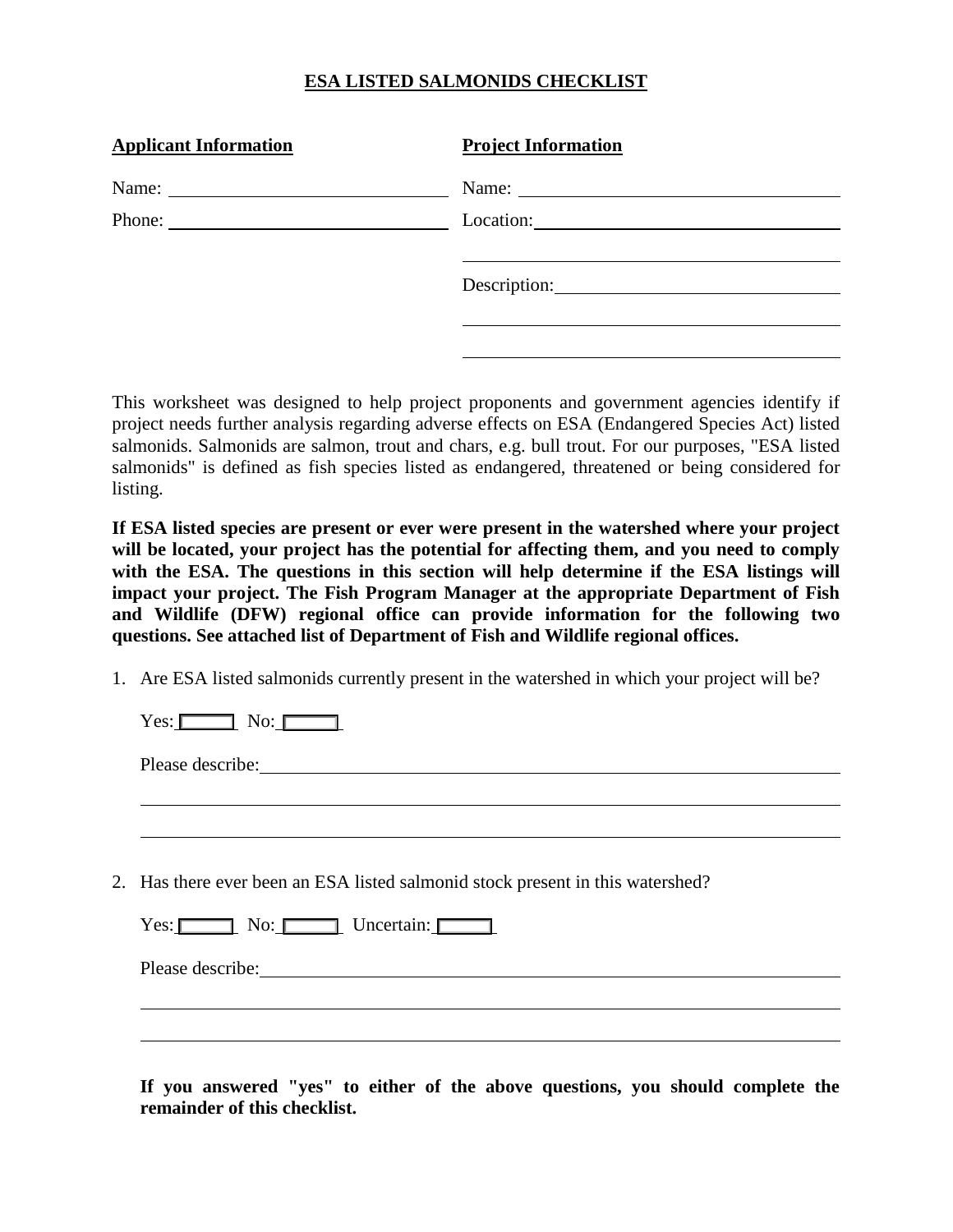## **PROJECT SPECIFIC: The questions in this section are specific to the project and vicinity.**

|  |  | Name of Watershed: |
|--|--|--------------------|
|--|--|--------------------|

2. Name of nearest waterbody:

- 3. What is the distance from this project to the nearest body of water? Often a buffer between the project and a stream can reduce the chance of a negative impact to fish.
- 4. What is the current land use between the project and the potentially affected water body (parking lots, farmland, etc.)?

| 5. Is the project above a:                |                                      |
|-------------------------------------------|--------------------------------------|
| Natural permanent barrier (waterfall)     | No: $\mathbb{I}$<br>Yes: I           |
| - Natural temporary barrier (beaver pond) | No: $\Box$<br>Yes: [                 |
| Man-made barrier (culvert, dam)           | $\text{No:}\_\_\_\_\$<br>Yes: $\Box$ |
| - Other (explain)                         |                                      |
|                                           |                                      |

6. If yes, are there any resident salmonid populations above the blockage?

 $Yes: \Box$  No:  $\Box$  Don't know:  $\Box$ 

7. What percent of the project will be impervious surface (including pavement & roof area)?

**FISH MIGRATION: The following questions will help determine if this project could interfere with migration of adult and juvenile fish. Both increases and decreases in water flows can affect fish migration.** 

1. Does the project require the withdrawal of: i. Surface water? Yes:  $\Box$  No:  $\Box$ Amount:

Name of surface water body:<br>
<u>Name of surface water body:</u>

ii. Ground water: Yes: No: No:

Amount: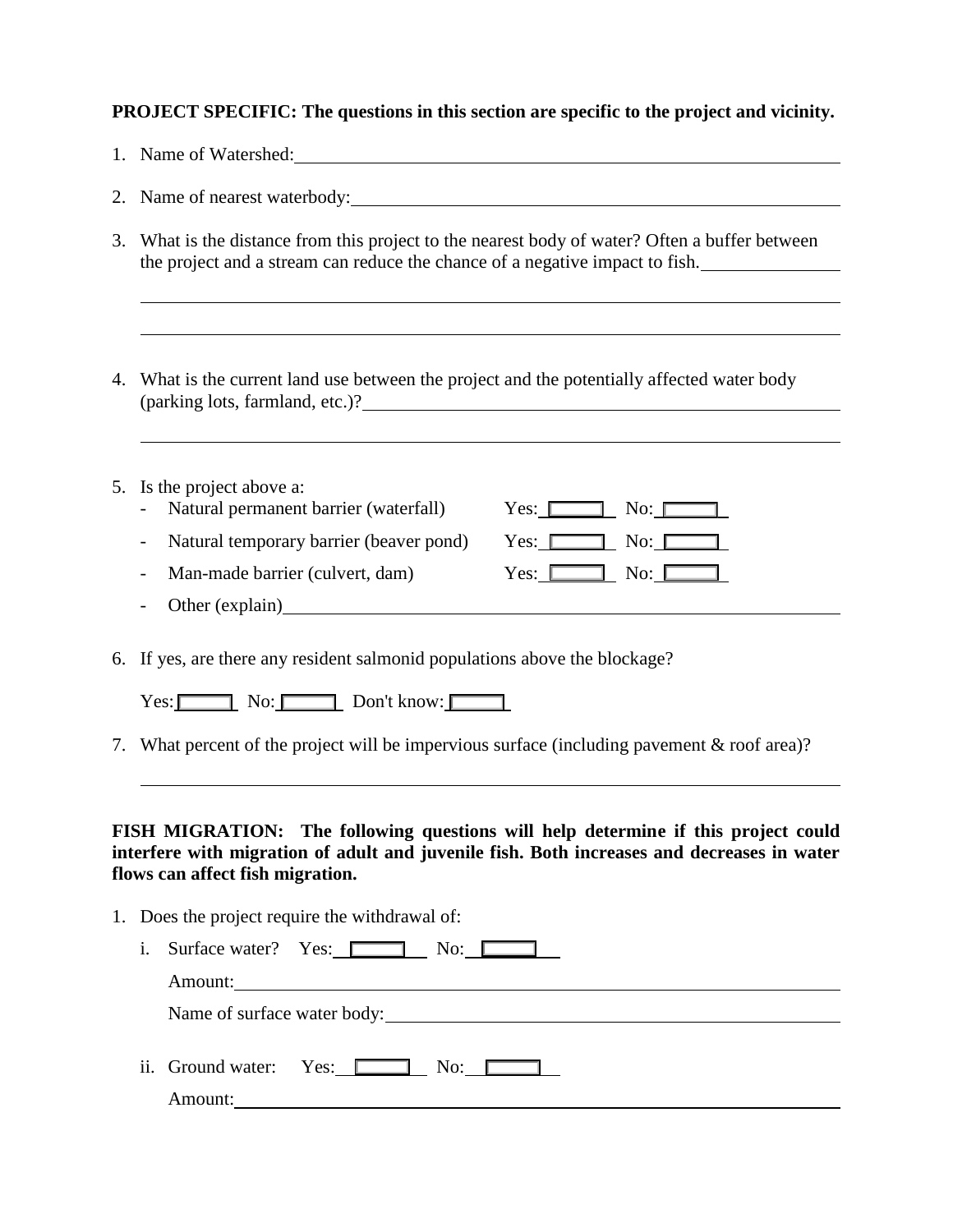|    | From where: <u>contained</u> and the contained and the contained and the contained and the contained and the contained and the contained and the contained and the contained and contained and contained and contained and containe   |
|----|---------------------------------------------------------------------------------------------------------------------------------------------------------------------------------------------------------------------------------------|
|    | Depth of well:                                                                                                                                                                                                                        |
|    | 2. Will any water be rerouted? Yes: No: No:                                                                                                                                                                                           |
|    | If yes, will this require a channel change?<br><u>Letting</u> the state of the state of the state of the state of the state of the state of the state of the state of the state of the state of the state of the state of the state o |
|    | 3. Will there be retention ponds? Yes: $\boxed{\phantom{a}}$ No: $\boxed{\phantom{a}}$                                                                                                                                                |
|    | If yes, will this be an infiltration pond or a surface discharge to either a municipal storm                                                                                                                                          |
|    | water system or a surface water body?<br><u>Letting and the contract of the system</u> or a surface water body?                                                                                                                       |
|    | If to a surface water discharge, please give name of waterbody.                                                                                                                                                                       |
| 4. | Will this project require the building of new roads? Increased road mileage may affect the<br>timing of water reaching a stream and may thus impact fish habitat. Yes: $\boxed{\phantom{1}}$ No: $\boxed{\phantom{1}}$                |
|    | 5. Are culverts proposed as part of this project? Yes: No: No:                                                                                                                                                                        |
| 6. | Will topography changes affect the duration/direction of runoff flows? Yes:<br>No                                                                                                                                                     |
|    | If Yes, describe the changes: 1983.                                                                                                                                                                                                   |
|    | 7. Will the project involve any reduction of the floodway or floodplain by filling or other partial                                                                                                                                   |
|    | blockage of flows? Yes: No:                                                                                                                                                                                                           |
|    | If yes, how will the loss of flood storage be mitigated by your project?                                                                                                                                                              |

1. Do you know of any problems with water quality in any of the streams within this watershed.

 $Yes: \Box \Box$  No:  $\Box$ 

**temperature, discharging contaminants, etc.** 

If yes, please describe.

 $\overline{a}$